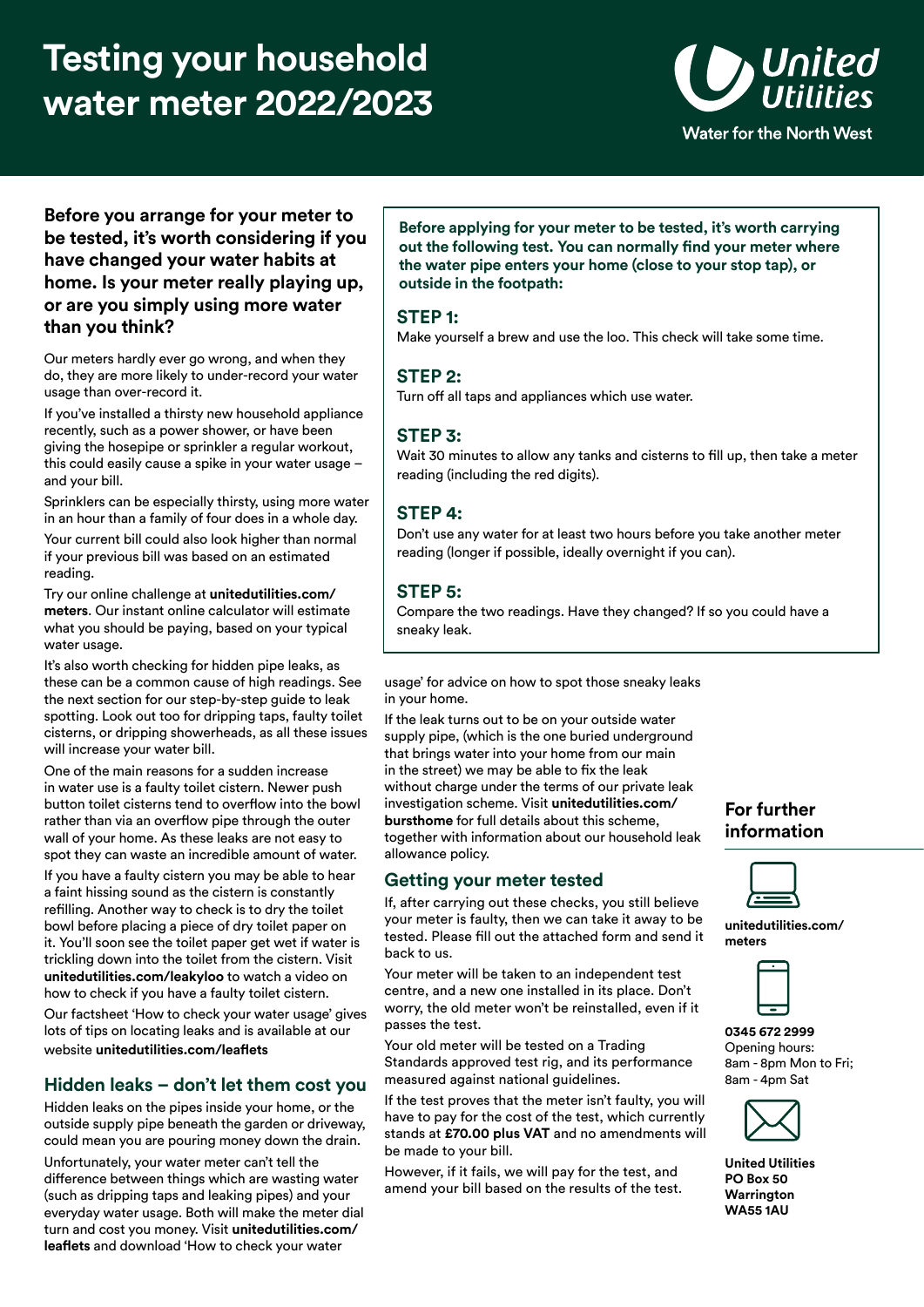When working out how much we owe you, we will assume that the meter has been faulty since the last but one reading. We'll write to you to explain how we have done the sums, when the time comes.

#### **Independence guaranteed**

Your water meter test will be carried out by independent experts, not by our own engineers.

Should you wish, you can contact your local Trading Standards office, and ask them to perform the test instead. You can find your nearest office here: **[www.gov.uk/find-local-trading](www.gov.uk/find-local-trading-standards-office)[standards-office](www.gov.uk/find-local-trading-standards-office)**. Please note they are likely to charge for this work.

This leaflet is one in a series of publications containing useful information for our customers. Others that may be of interest to you are:

- **A simple guide to pipes, drains and sewers**
- **A guide to paying your water bill**
- **A simple guide to your water meter**
- **A guide to our Priority Services**
- **A guide to using water wisely**
- **WaterSure application pack**
- **Our complaints procedure**
- **Replacing lead and common supply pipes**
- **Our standards of service**
- **How to check your water usage**

You can download any of our leaflets from our website: **[unitedutilities.com/leaflets](https://unitedutilities.com/leaflets)**, or write to: **United Utilities, PO Box 459, Warrington WA55 1WB.** 



## **About us**

' United Utilities is the North West s water company. We keep the taps flowing and toilets flushing for seven million customers every day. From Crewe to Carlisle, we work hard behind the scenes to help your life flow smoothly.

United Utilities Water Limited, Haweswater House, Lingley Mere Business Park, Lingley Green Avenue, Warrington WA5 3LP. Registered in England and Wales. Registered Number 2366678.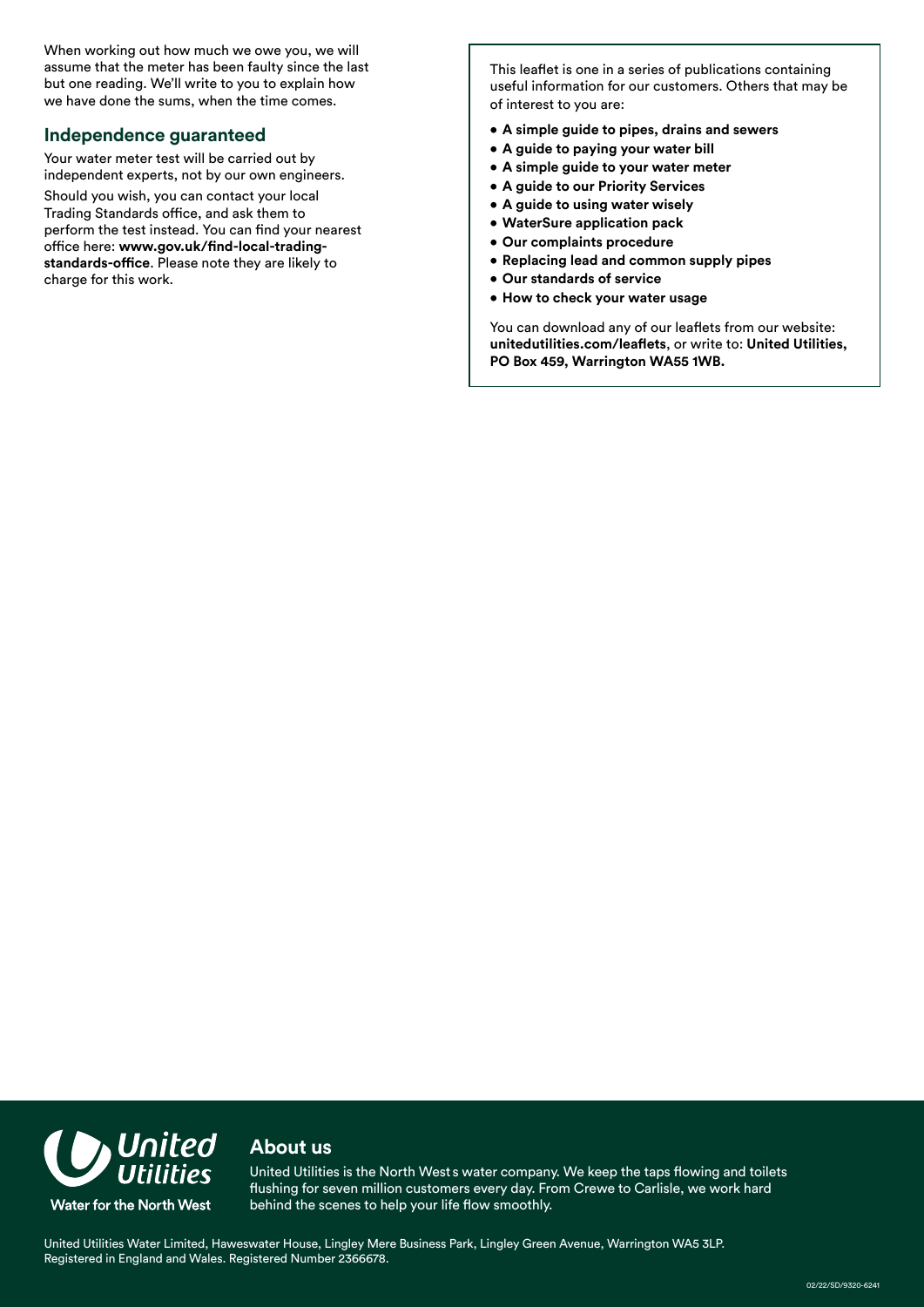## **Household water meter test application form 2022/2023**



Please complete and return the application form if you would like us to test your water meter.

**Please test my water meter. I agree to pay £70.00 plus VAT if you find my water meter is working correctly.** 

**Please complete all sections using block capitals and black ink.** 

| <b>Personal details</b>                                                             |                                                                        |
|-------------------------------------------------------------------------------------|------------------------------------------------------------------------|
| Title (please tick)                                                                 | $\Box$ Mr $\Box$ Mrs $\Box$ Miss $\Box$ Ms $\Box$ Other (please state) |
| Full name                                                                           |                                                                        |
| Address<br>(including postcode)                                                     |                                                                        |
| Daytime telephone number                                                            |                                                                        |
| Evening telephone number                                                            |                                                                        |
| Mobile telephone number                                                             |                                                                        |
| Email                                                                               |                                                                        |
| Date of birth                                                                       |                                                                        |
| Customer account number<br>(shown on your bill)                                     |                                                                        |
| Water meter serial number<br>(if visible, this can be found on<br>top of the meter) |                                                                        |
| Meter reading<br>(use black/white digits only)                                      |                                                                        |
| Date of reading                                                                     |                                                                        |

#### **Please return this form to:**

**United Utilities PO Box 50 Warrington WA55 1AU** 

| Signature  |  |
|------------|--|
| Print name |  |

#### **For office use only**

| <b>Work</b><br>тю |
|-------------------|
|-------------------|